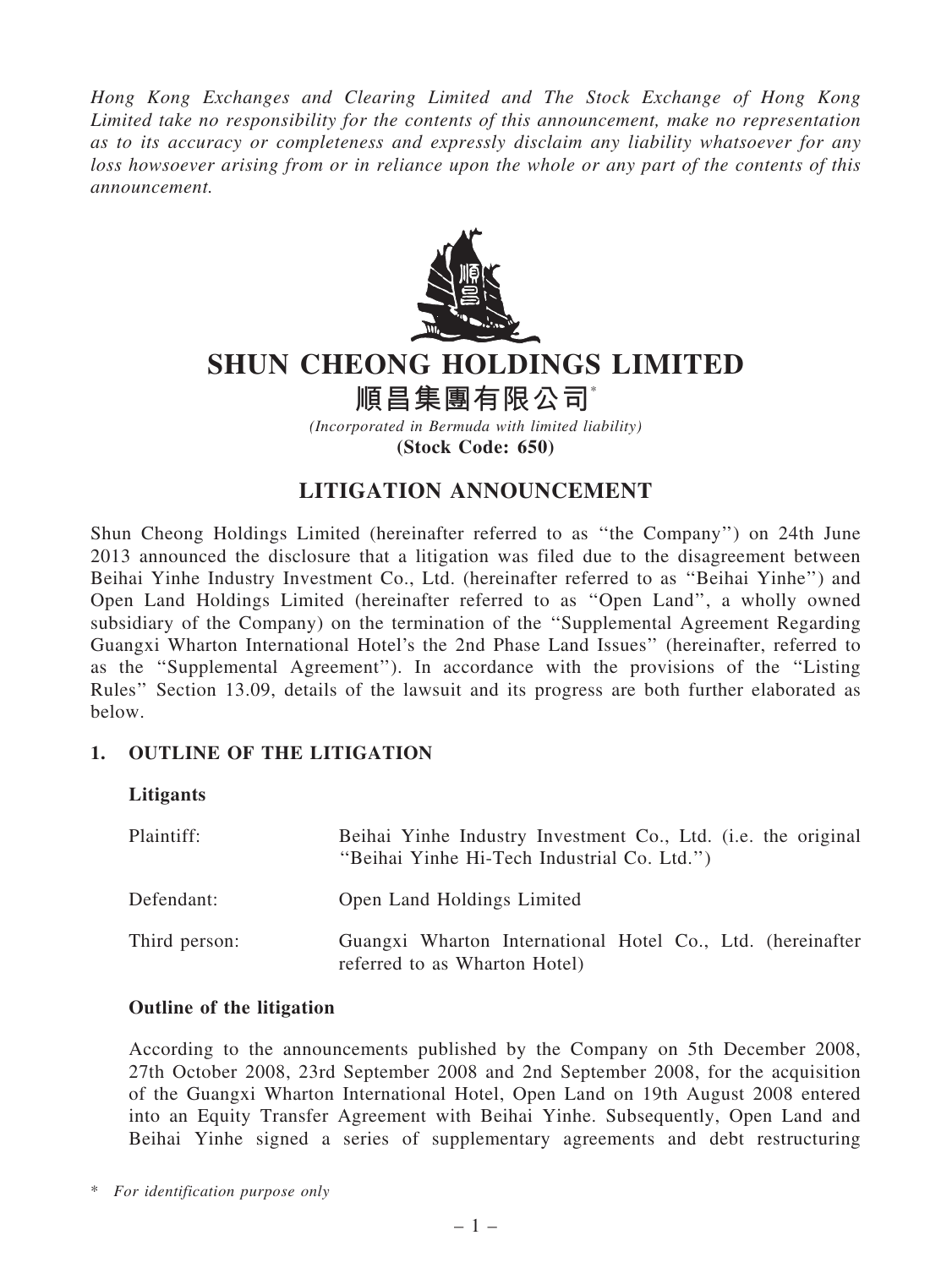agreements, including the ''Supplemental Agreement Regarding Guangxi Wharton International Hotel's the 2nd Phase Land Issues'' 3rd December 2008 (hereinafter referred to as ''Supplemental Agreement'').

The Supplementary Agreement spelled out the settlement of 2nd phase land issues and terms and conditions for the payments of considerations, and the settlement date was agreed to be 10th October 2009. If the development plan of the 2nd phase land was not approved by the date, it could be extended upon the agreement of both parties of Open Land and Beihai Yinhe, but not more than another one year (i.e. no later than 10th October 2010).

Pursuant to the Supplemental Agreement, if the 2nd phase land development plan was not approved by local government within the agreed extension time limit (i.e. by 10th October 2010) and both parties failed to reach agreement through negotiation, Beihai Yinhe should give up the right relevant to the project of the 2nd phase land, the 20,664.01 square meters land, i.e. Beihai Yinhe should give up the right of claiming the RMB110 millions payable by Open Land. Open Land has the right to settle the 2nd phase land issues by itself without any further payment made to Beihai Yinhe.

# 2. THE PLAINTIFF'S CLAIMS

Beihai Yinhe considers, under the terms and conditions of contracts and agreements, that Open Land and Beihai Yinhe should mutually agree upon the land development and construction planning or the land replacement program, and there are RMB110 millions payable by Open Land. Beihai Yinhe considers that Open Land has failed to fulfill the obligations stipulated in the relevant agreements which constitute the breach of contract. Beihai Yinhe notified Open Land to terminate the Supplemental Agreement and brought the lawsuit to Nanning Intermediate Court with the following claims:

- (a) Requesting the Court to confirm the termination of the Supplemental Agreement;
- (b) Requesting the Court to order the defendant to pay the plaintiff RMB110 millions;
- (c) Requesting the Court to order the defendant to pay the plaintiff for the losses caused by the occupation of the payable funds, and the losses amounts to about RMB13.81 millions;
- (d) Requesting the Court to order the defendant borne the litigation fees relevant to the lawsuit.

#### 3. POSITION OF THE COMPANY

Open Land believes that there is no breach of any contract or agreement by Open Land. There is no strong evidence or litigation ground to support Beihai Yinhe's litigation requests including the termination of the Supplemental Agreement. And Beihai Yinhe's request of the payment of RMB110 millions was not in compliance with the terms and conditions set in the Supplemental Agreement. Open Land will strenuously defend its legitimate position.